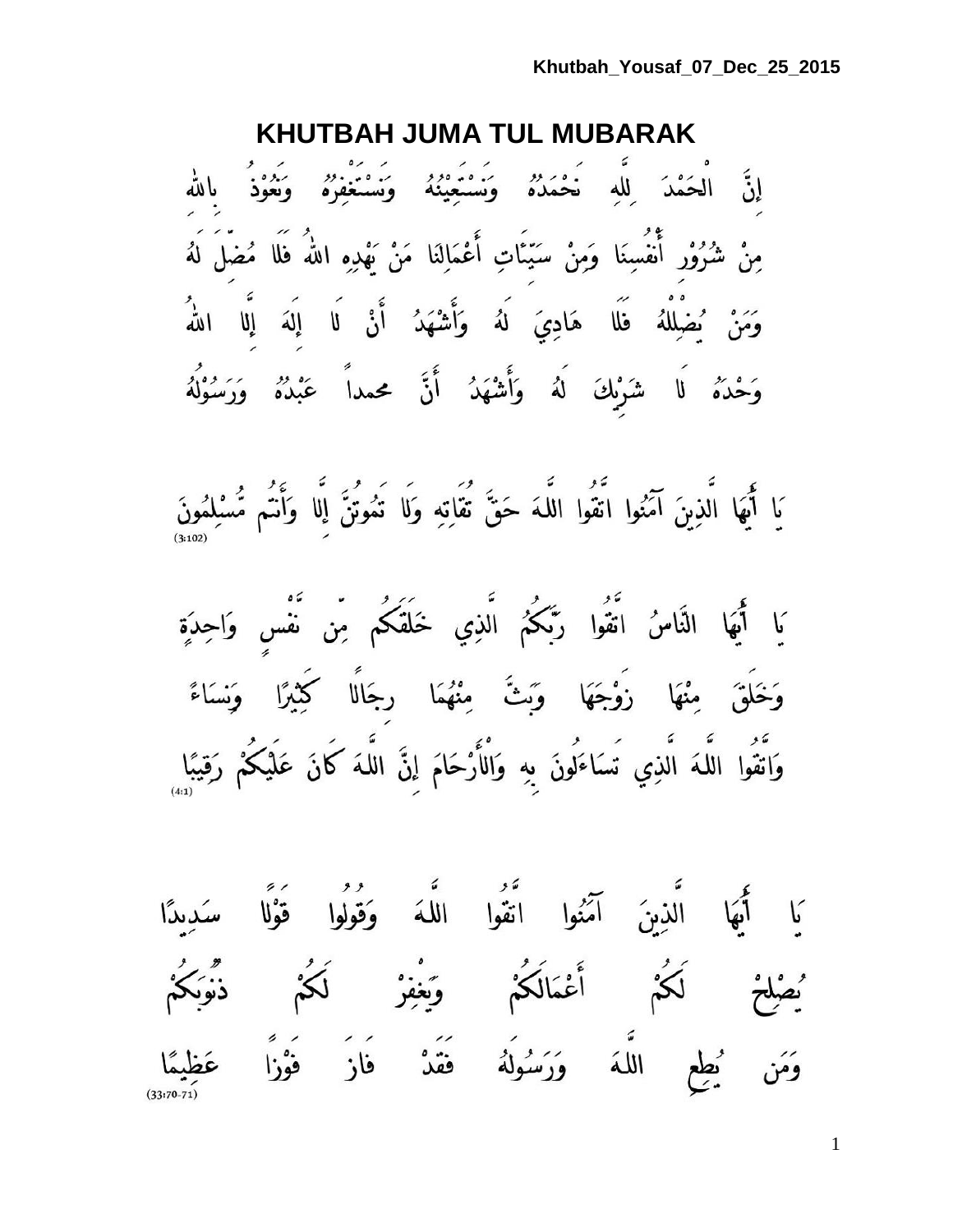

أُولَٰٓبِكَ جَزَآؤُهُمۡ مَّغۡفِرَةٌ مِّنۡ تَّذِّبِهِمۡ وَ جَنّٰتٌ تَجۡرِىۡ مِنۡ تَحۡتِهَا الۡأَنۡهٰرُ خٰلِلِيۡنَ فِيۡهَا ۚ وَنِعۡمَ اَجۡرُ الۡعٰمِلِيۡنَٰ ﴿٣٠١﴾ **Dear Brothers and sisters in Islam,**

**In my last Khutbah, I talked about "who are peoples of Taqwa, and What are the rewards for them by Allah Almighty, and we will continue today to see what are the characteristics of these people called "Muttaqeen"**

**I recited (Al-Imran 135:136)**

### **The first attribute (characterisitic) of Peoples of Taqwa**

الَّذِيْنَ يُنۡفِقُوۡنَ فِي السَّرَّ آءِ وَالضَّرَّ آءِ

**Those who spend in times that are easy and in times that are difficult.**

**Second attribute**.

والكظمين الغنظ

Allah says those who swallow their anger (wal kazimeena al ghaez 3:134), and the wordings are actually very powerful.

# **Third attribute**.

وَالْعَافِيْنَ عَنِ النَّاسِ

They forgive people out of love ("wal aafeena an nas"(3:134)).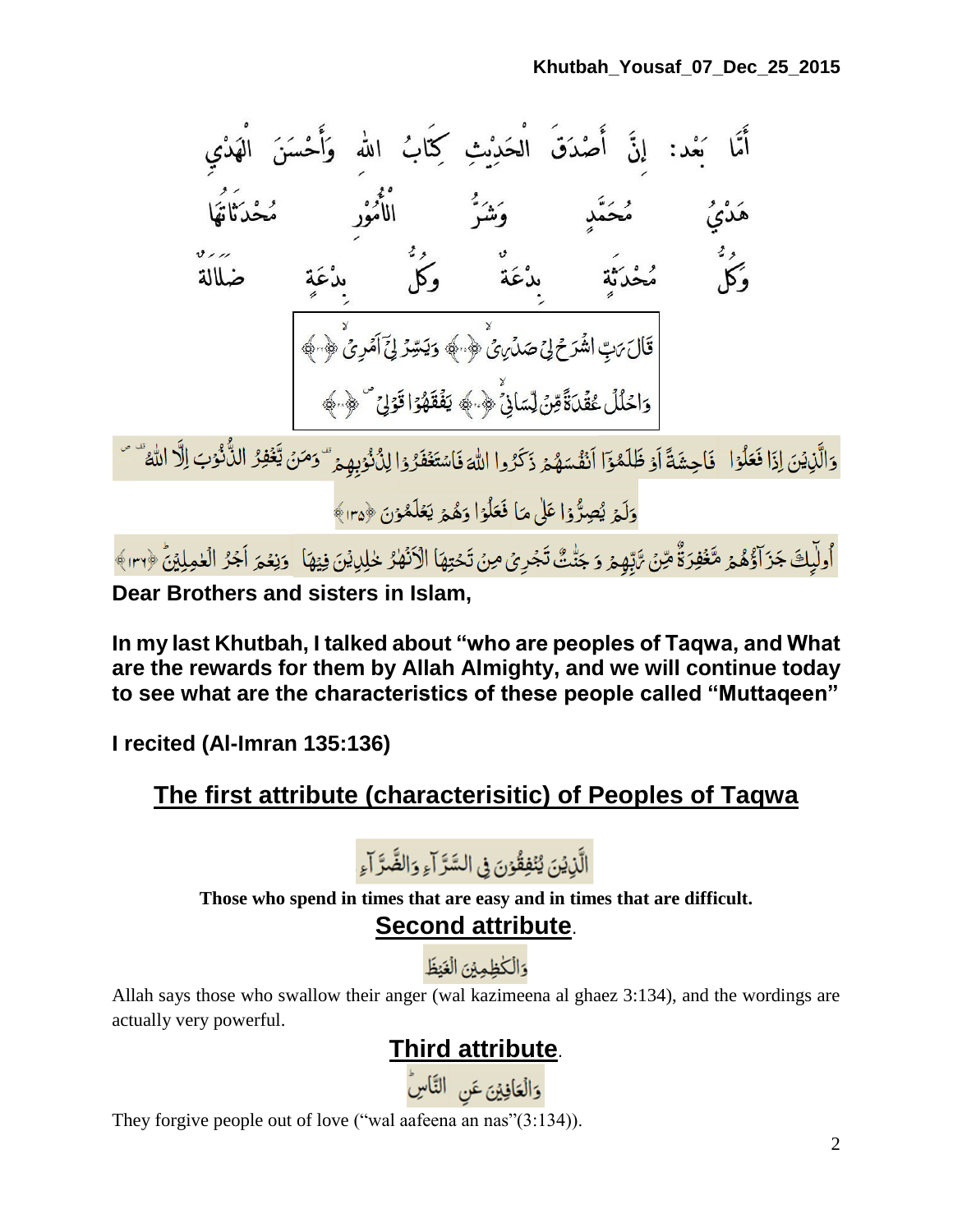### وَاللَّهُ يُحِبُّ الْمُحۡسِنِيۡنَّ

#### **Verily, Allah loves Al-Muhsinun (the good-doers).**

### **Fourth and last attribute**

وَالَّذِينَ إِذَا فَعَلُوْا ۖ فَاحِشَةً أَوْ ظَلَمُوۡٓا أَنۡفُسَهُمۡ ذَكِّرُوا اللَّهَ فَاسۡتَغۡفَرُوۡا لِنُكۡوُبِهِمۡ ۖ وَمَنۡ يَّغۡفِرُ الذُّكُوۡبَ اِلْا اللَّهُ ۖ ۚ

وَلَيۡ يُصِرُّوۡا عَلَىٰ مَا فَعَلُوۡا وَهُمۡ يَعۡلَمُوۡنَ ﴿٢٥﴾

3:135 And those who, when they have committed Fahishah (immoral sin) or wronged themselves with evil, remember Allah and ask forgiveness for their sins;

and none can forgive sins but Allah, and do not persist in what (wrong) they have done, while they know.

# أُولِّيكَ جَزَآؤُهُمْ مَّغَفِرَةٌ مِّنْ تَبِّهِمْ وَ جَنّْتٌ تَجْرِيُ مِنْ تَحْتِهَا الْأَنْهِكْ خْلِيهِنْ فِيهَا ۚ وَنِعْمَ أَجُرُ الْعٰمِلِيْنَ ﴿٣٠١﴾

3:136 For such, the reward is forgiveness from their Lord, and Gardens with rivers flowing underneath (Paradise), wherein they shall abide forever. How excellent is this reward for the doers (of good).

**My dear brothers and sisters, just imagine how merciful is Allah (SWT)? When I am making sins, and it's my fault but I am only asking Allah (SWT) for forgiveness again and again. And Allah (SWT) is saying that such people are "muttaqeen."**

**In Surah Al Furqan (Verse 70), such people are special;**

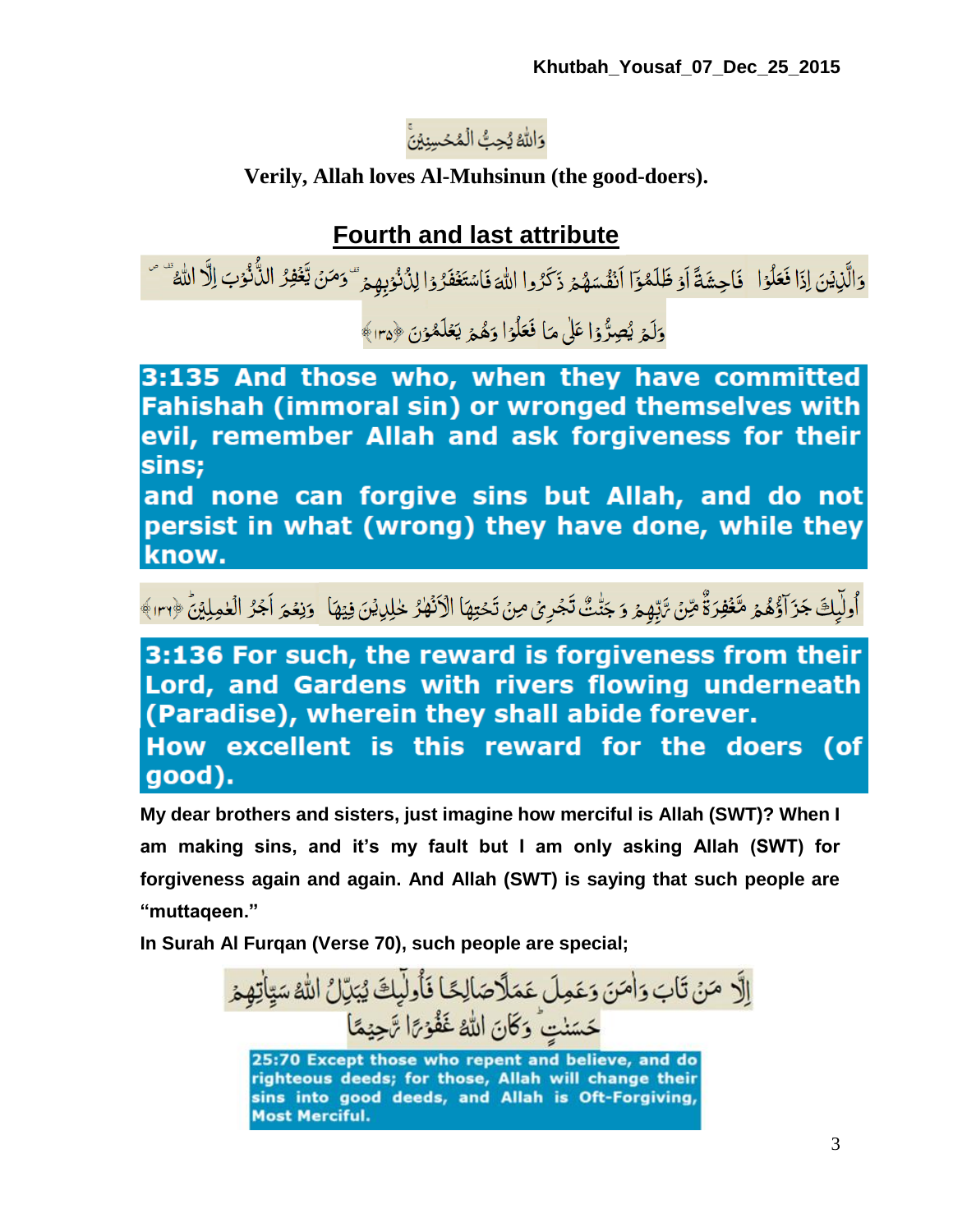**Its human nature. In chapter 39:67 (Az-Zumar)**



**"Human beings do not appreciate Allah as he deserves to be appreciated"**

Abdur-Razzaq recorded that Anas bin Malik said,

"I was told that when the Ayah, أَوَالَّذِينَ إِذَا فَعَلُواْ فَاحِشَةٌ And those) أَوْ ظُلَمُواْ أَنْفُسَهُمْ ذُكَرُواْ اللَّهَ فَاسْتَغْفَرُواْ لِدُنُوبِهِمْ who, when they have committed Fahishah or wronged themselves with evil, remember Allah and ask forgiveness for their sins), was revealed, Iblis (Shaytan) cried."

**In chapter 04:110 (An-Nisa)**



and there are several examples similar to this **Ayah**.

Any act of shamelessness, whether it was stealing something at the eyes, they gazed at something they shouldn't have. **Ya 'alamoo khainatal aya'yun.** He knows the stealing of your gazes. (40:19) He knows that too. **Wa ma tukh fi as sodoor**.what the chests are hiding. (Al Ghafir 40:19)

يَعُلَّمُ خَالِنَةَ الْأَعْيُنِ وَمَا تُخْفِي الصُّدُوْ ۞ ١٩﴾

40:19 Allah knows the fraud of the eyes, and all that the breasts conceal.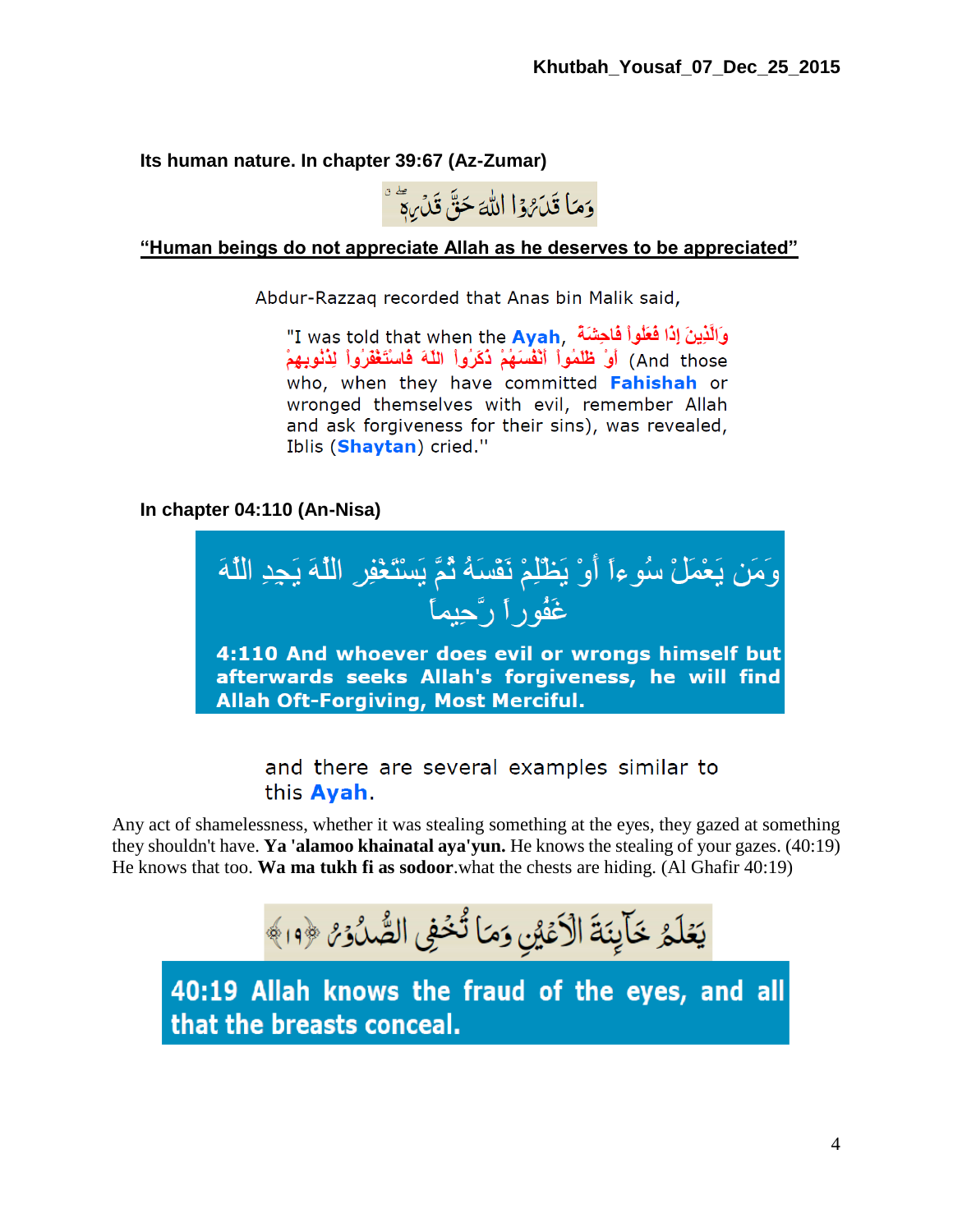In Al-Mulk (67:13, 14)



Whether it was some Facebook friend you made. Whether it was some texting you were doing In the middle of the night. Whether it was some inappropriate interaction. Whatever it was. Whatever shameless thing you did. They did not wake up for the prayer. They didn't give their zakat. They didn't give sadaqa. They didn't keep family ties. They wronged themselves in any other way. Allah is describing the muttaqeen like this. Why? Because they will do mistakes. But there is something that they do after the mistakes. **They remembered Allah**.

But on the other hand, this is a golden moment for shaitan. When you go late to class and your teacher is angry at you because you are late. You know what you do. You avoid eye contact and you go sit into your cubicle. You don't wanna face him. When you have a bad report card and you go home to your family .You sneak into the house. There is no "assalam o alaikum, im home"...You sneak in and you go to sleep. What happened in school? Nothing!

When you disappoint someone, you avoid contact with them. It's natural.

In this case, when we do something shameless, when we wrong ourselves, who have we disappointed? Allah az zawajjal. **So naturally, shaitan takes advantage of this. He comes to you and says, you gonna go pray now? You hypocrite! You do shameless thing this and that and now you wanna go attend a class, you gonna do ibadah? You are such a two faced person. So this person says ya I shouldn't go pray because I'm two faced.** Shaitan takes advantage. He distances you from Allah. And we are embarrassed to go before Allah.

But the true muttaq, when he does something wrong, immediately what does he do? He remembers Allah! Who's gonna forgive sins other than Allah? Who are you gonna go to? Where else you gotta go? Who else, other than Allah knows the things you and I have messed up with? There are a lot of things in our closet that Allah hasn't exposed. Only Allah knows them. And we gotta find time out and ask Allah to forgive those. This is the main attributed described of the people that are going to enter Jannah. Such people will be rewarded with forgiveness from their Rabb plus gardens beneath which the rivers flow.

Let me give you another example: Have you even seen a mother beating his/her kid?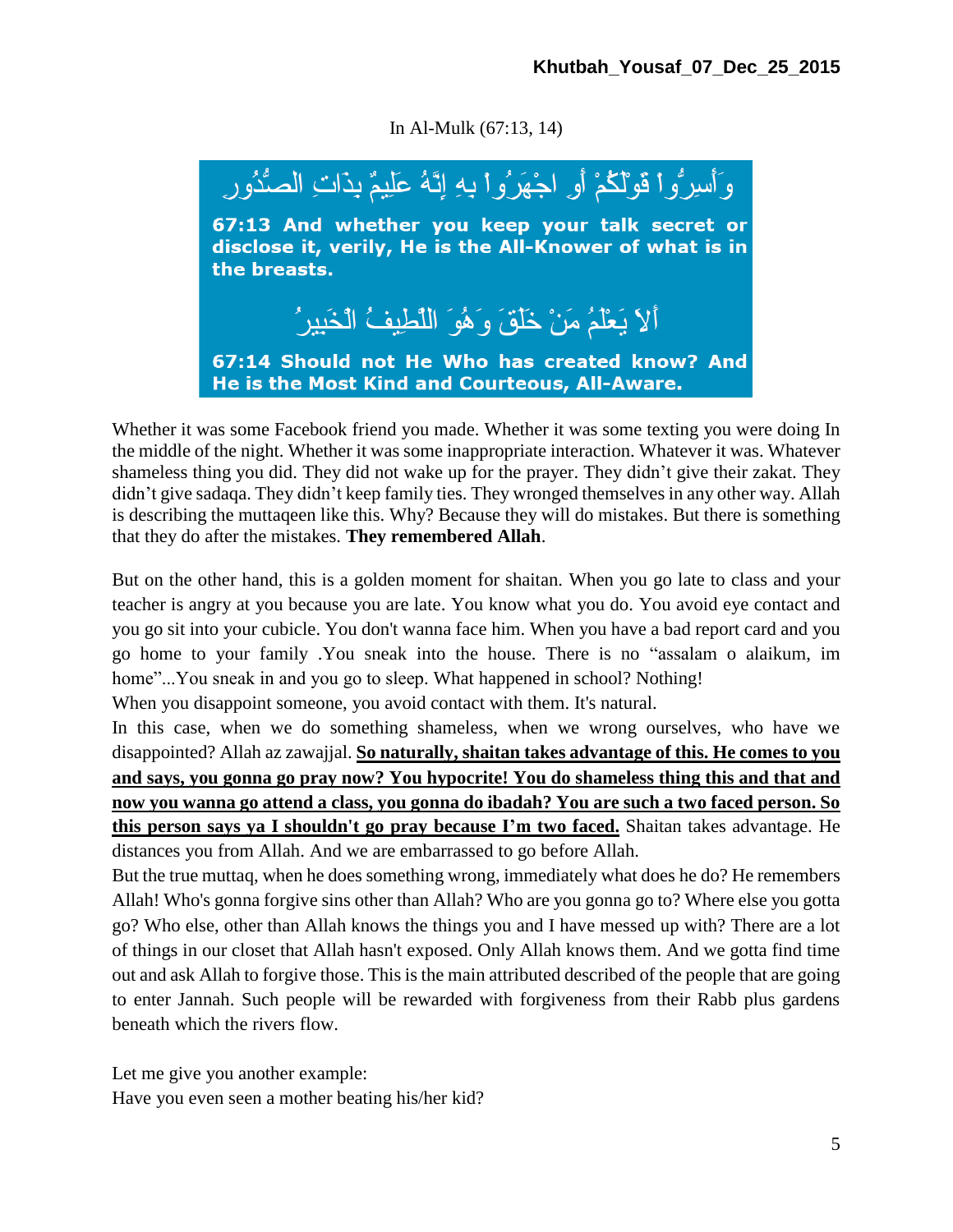You know what kid is doing, he is still holding on to his mother. Everywhere around else, there are these ugly gigantic strangers. He does not wanna deal with them. Even if she is angry, even if she is disappointed, even if she is yelling at him, his whole world, his whole shelter, his whole protection where is he gonna get it from? His mother!

So when we disappoint Allah, when we disobey Him, where are we gonna go?

Where else do we have. So even if we fell short of the standards set by Him, we still should hold on to Allah. Seek forgiveness.

The true muttaq never looses his hope in Allah. We are not allowed to loose hope in Allah.

أَقُوْلُ قَوْلِي هَذَا وَأَسْتَغْفِرُ اللهَ لِيْ وَلَكُمْ وَلِسَائِرِ الْمُسْلِمِيْنَ<br>فَاسْتَغْفِرُوْهُ إِنَّهُ هُوَ الْغَفُوْرُ الْرَحِيْمُ

# **Stop for a While**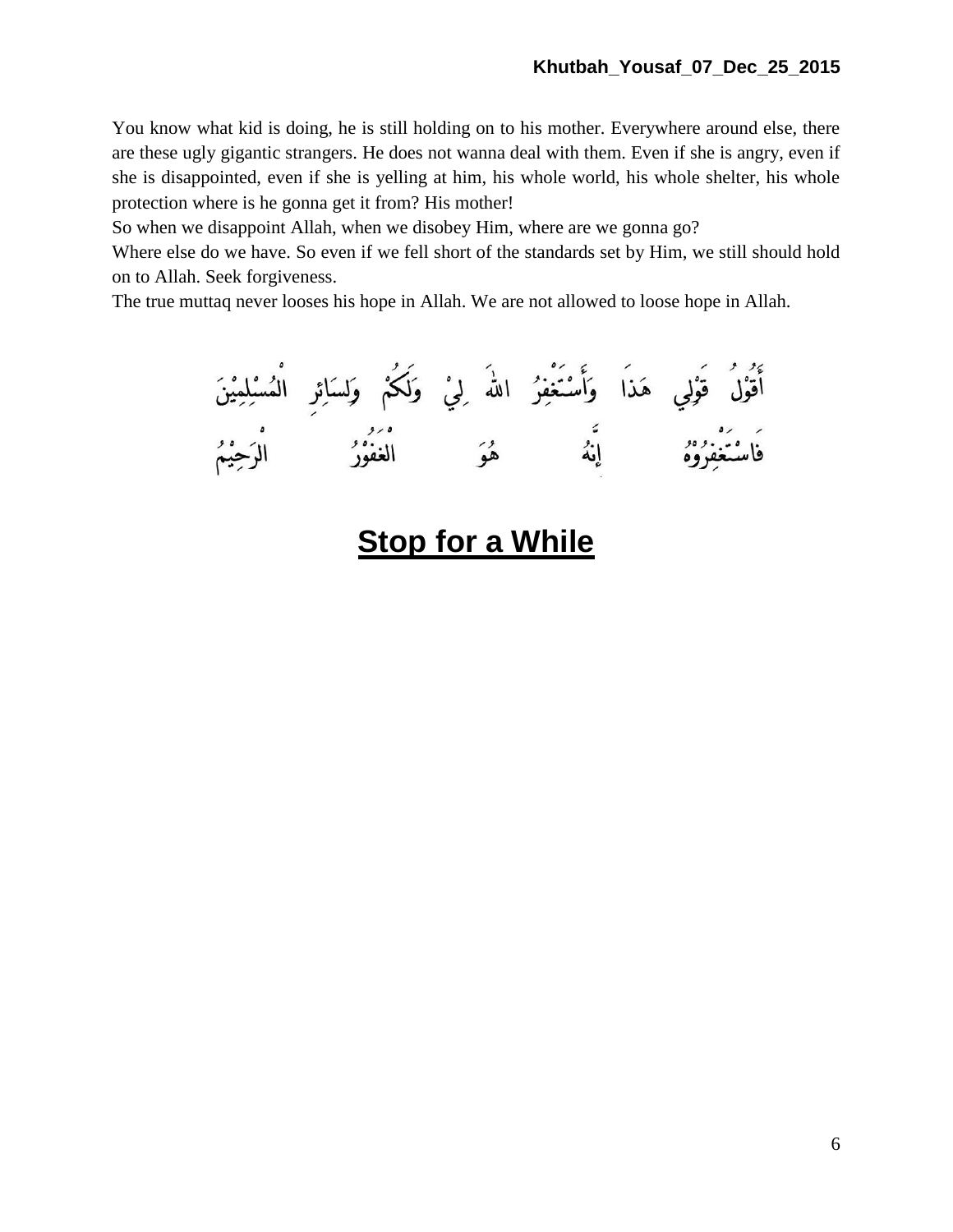

**Example # 01: It is related that every evening he (Prophet Abraham) would seek out a walker/traveler, feed him, and give him shelter for the night in his home. One day, he noticed that a person he had brought in failed to invoke the name of Allah while beginning to consume the meal offered to him. On being questioned by Prophet Abraham, his reply was that he did not believe in God. This answer made Prophet Abraham very angry and he asked the stranger to leave his house. Thereupon, Abraham received Divine revelation stating:**

**"O Abraham this man has always denied my existence, has been disrespectful to Me, and has even tried to convince others to follow his footsteps, but I never stopped his sustenance."**

**So my dear brothers and sisters, please do not yell on any (your kids, friends) one and do not be angry with anyone. Just educate him and tell him if you feel something wrong.**

#### **In tafseer ibne katheer:**

Imam Ahmad recorded that Abu Hurayrah said that the Prophet said,

A man once committed an error and said, `O Lord! I committed an error, so forgive me.'

Allah said, `My servant committed an error and knew that he has a Lord Who forgives or punishes for the error. I have forgiven My servant.'

Allah said, `My servant knew that he has a Lord Who forgives or punishes for the error. Bear witness that I have forgiven My servant, so let him do whatever he likes.'